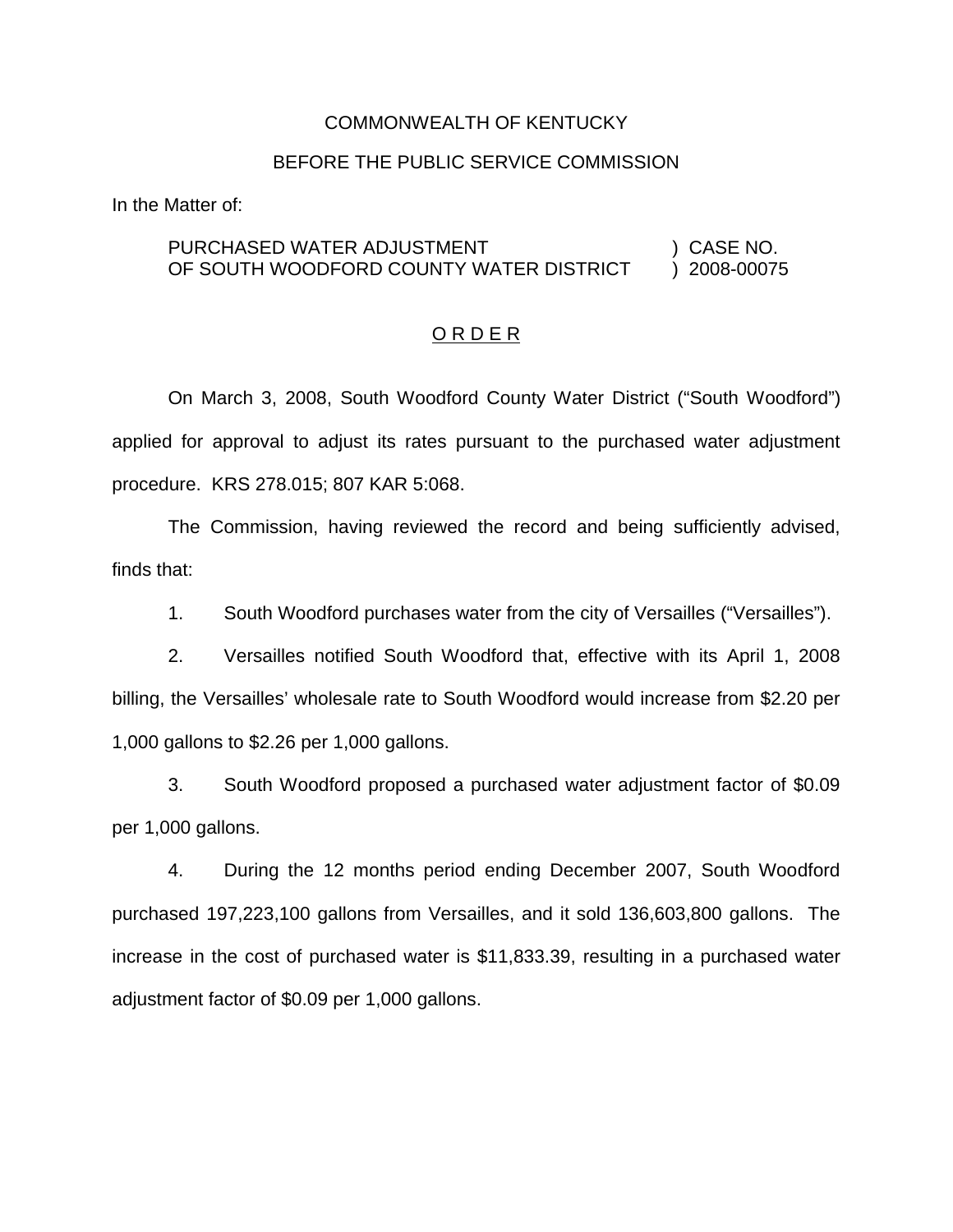5. The purchased water adjustment factor of \$0.09 per 1,000 gallons is fair, just, and reasonable and should be approved.

IT IS THEREFORE ORDERED that:

1. The rates proposed by South Woodford are approved.

2. The purchased water adjustment factor of \$0.09 per 1,000 gallons as calculated in Appendix A is approved.

3. The rates in Appendix B, attached hereto and incorporated herein, are fair, just, and reasonable and are approved for service rendered on or after April 1, 2008.

4. Within 20 days of the date of this Order, South Woodford shall file with the Commission revised tariff sheets showing the rates approved herein.

Done at Frankfort, Kentucky, this 1<sup>st</sup> day of April, 2008.

By the Commission

cutive Director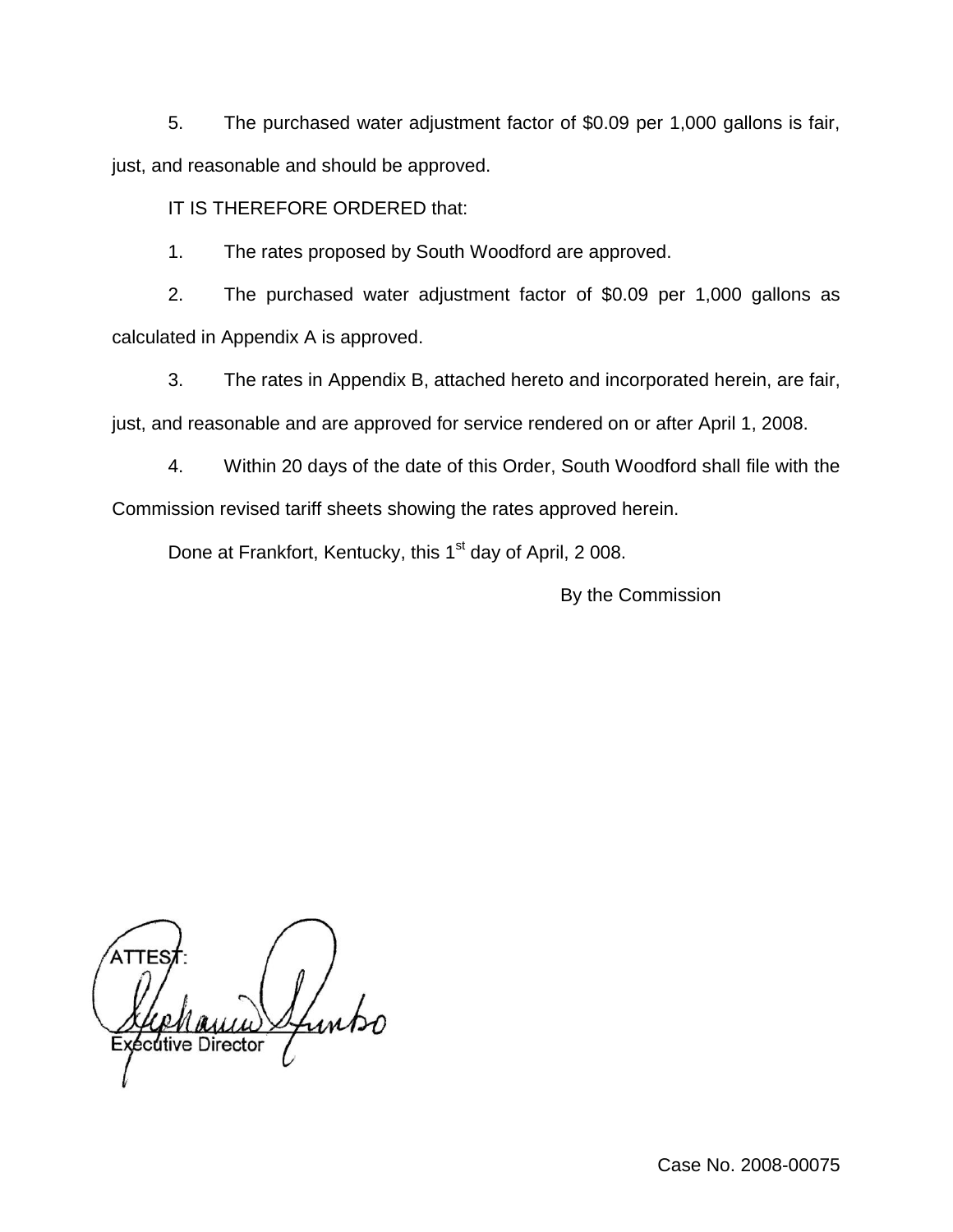# APPENDIX A

## APPENDIX TO AN ORDER OF THE KENTUCKY PUBLIC SERVICE COMMISSION IN CASE NO. 2008-00075 DATED APRIL 1, 2008

|                      | <b>Base Rate</b> | New Rate     |
|----------------------|------------------|--------------|
| City of Versailles   |                  |              |
| Purchases in gallons | 197,223,100      | 197,223,100  |
| Volumetric rate      | \$2.20/1,000     | \$2.26/1,000 |
|                      | \$433,890.82     | \$445,724.20 |
|                      |                  |              |

Increased water cost \$11,833.39

| Increased water cost              | \$11,833.39              |
|-----------------------------------|--------------------------|
| Divided by gallons sold           | 136,603,800              |
| Purchased water adjustment factor | \$0.09 per 1,000 gallons |